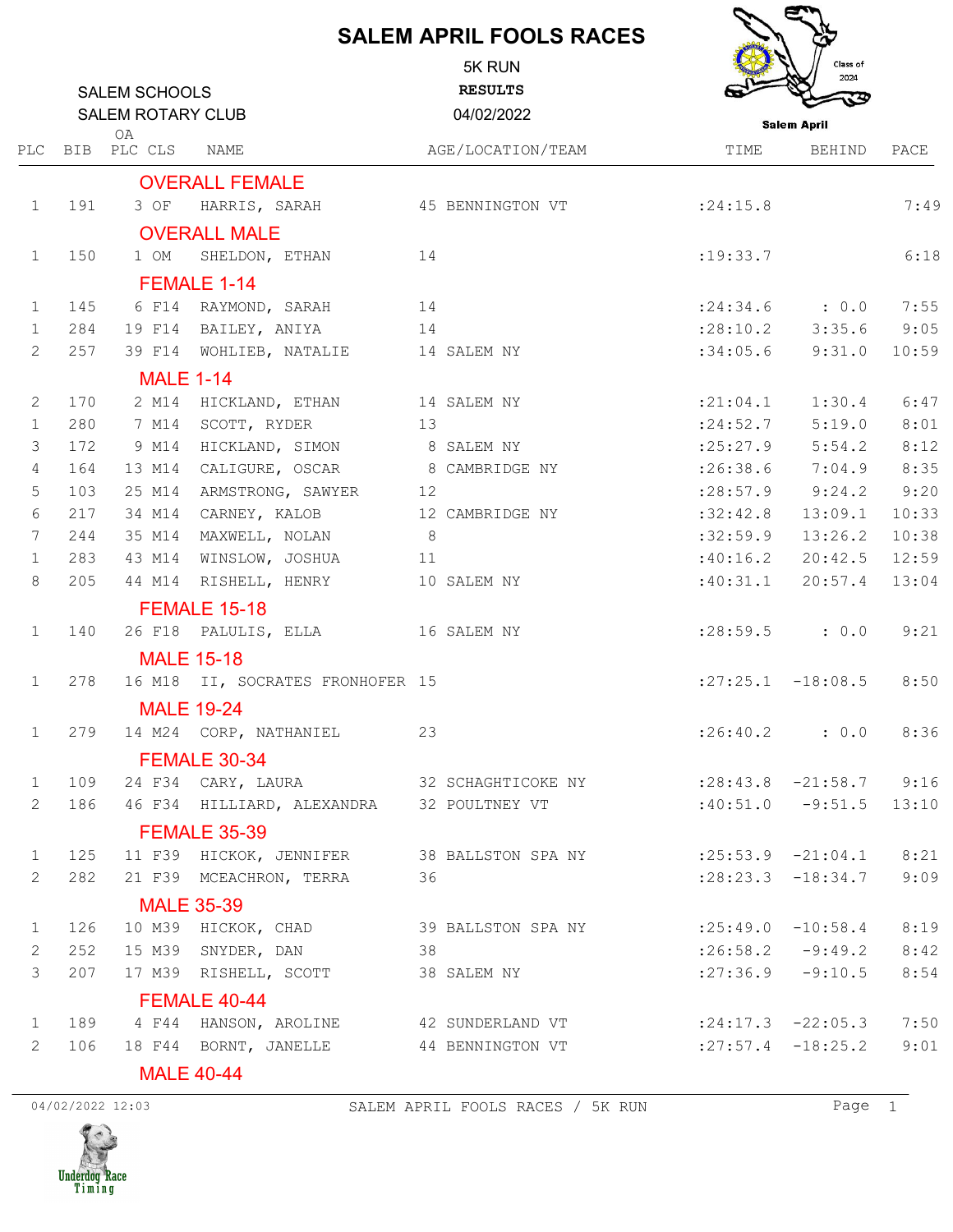## **SALEM APRIL FOOLS RACES**

|                |                          | <b>SALEM SCHOOLS</b> |                                                  | 5K RUN<br><b>RESULTS</b> |                               | Class of<br>2024            |       |  |  |
|----------------|--------------------------|----------------------|--------------------------------------------------|--------------------------|-------------------------------|-----------------------------|-------|--|--|
|                | <b>SALEM ROTARY CLUB</b> |                      |                                                  | 04/02/2022               |                               | <b>Salem April</b>          |       |  |  |
| PLC            |                          | 0A<br>BIB PLC CLS    | NAME                                             | AGE/LOCATION/TEAM        | TIME                          | BEHIND                      | PACE  |  |  |
|                |                          |                      | <b>MALE 40-44</b>                                |                          |                               |                             |       |  |  |
| $\mathbf{1}$   | 285                      |                      | 8 M44 OSWALD, CHARLIE                            | 43                       |                               | $: 25: 24.2$ $-12: 37.3$    | 8:11  |  |  |
| $\mathbf{2}$   | 192                      |                      | 29 M44 SOBYLAK, JAKE 40 LATHAM NY                |                          |                               | $:29:33.0$ $-8:28.5$        | 9:31  |  |  |
| $\mathcal{E}$  | 277                      |                      | 32 M44 BOUCHARD, NORM 42                         |                          |                               | $:30:20.7$ $-7:40.8$        | 9:47  |  |  |
|                |                          |                      | FEMALE 45-49                                     |                          |                               |                             |       |  |  |
| 2              | 220                      |                      | 23 F49 MAARTHEY, BETHANY 46 SHUSHAN NY           |                          | $: 28: 41.4$ $-17: 36.8$ 9:15 |                             |       |  |  |
| 3              | 209                      |                      | 53 F49 CAFRITZ, PEARL                            | 45 SALEM NY              |                               | $:45:07.0$ $-1:11.2$ 14:33  |       |  |  |
| $\overline{4}$ | 208                      |                      | 54 F49 GROFF, MANDY                              | 46 SALEM NY              |                               | $:45:09.3$ $-1:08.9$ 14:33  |       |  |  |
|                |                          | <b>MALE 45-49</b>    |                                                  |                          |                               |                             |       |  |  |
| $\mathbf{1}$   | 165                      |                      | 30 M49 CALIGURE, JAMIE 47 CAMBRIDGE NY           |                          | $: 29:45.4$ $-40:39.5$ 9:35   |                             |       |  |  |
| 2              | 229                      |                      | 36 M49 MAXWELL, DAYTON 49 SALEM NY               |                          | $:33:01.4$ $-37:23.5$ 10:39   |                             |       |  |  |
| 3              | 173                      |                      | 40 M49 MICZEK, MATTHEW                           | 49 SARATOGA SPGS NY      |                               | $:36:47.9$ $-33:37.0$ 11:52 |       |  |  |
|                |                          |                      | FEMALE 50-54                                     |                          |                               |                             |       |  |  |
| $\mathbf{1}$   | 144                      |                      | 31 F54 RAYMOND, CHRISTINA 50 TROY NY             |                          |                               | $:30:03.3$ $:0.0$ $9:41$    |       |  |  |
| 2              | 253                      |                      | 42 F54 FRONHOFER, LAURIE                         | 54                       |                               | $:37:21.3$ $7:18.0$         | 12:03 |  |  |
|                |                          |                      | <b>MALE 50-54</b>                                |                          |                               |                             |       |  |  |
| $\mathbf{1}$   | 281                      |                      | 12 M54 SCOTT, DAVID                              | 54                       |                               | $:26:26.9$ $-31:25.5$       | 8:31  |  |  |
|                |                          |                      | <b>MALE 55-59</b>                                |                          |                               |                             |       |  |  |
| $\mathbf{1}$   | 243                      |                      | 5 M59 THRASHER, JOHN                             | 55                       |                               | $:24:29.1$ $-18:09.9$       | 7:53  |  |  |
|                |                          |                      | <b>FEMALE 60-69</b>                              |                          |                               |                             |       |  |  |
| $\mathbf{1}$   | 100                      |                      | 27 F69 ADAMS, SANDY                              | 61 SHUSHAN NY            |                               | $:29:07.2$ $-26:00.4$       | 9:23  |  |  |
| 2              | 129                      |                      | 28 F69 LAJOIE, ANN 60 QUEENSBURY NY              |                          | $: 29:31.3 -25:36.3$ 9:31     |                             |       |  |  |
| 3              | 263                      |                      | 37 F69 GORMLEY, ELIZABETH<br>64                  |                          |                               | $:33:42.6$ $-21:25.0$       | 10:52 |  |  |
| $\overline{4}$ | 161                      |                      | 50 F69 WHITMAN STOLL, CYNTHIA 64 CLIFTON PARK NY |                          |                               | $:42:31.9$ -12:35.7         | 13:43 |  |  |
| 5              | 108                      |                      | 52 F69 CARY, CAROL                               | 60 SCHAGHTICOKE NY       |                               | $:44:58.5$ -10:09.1         | 14:30 |  |  |
|                |                          |                      | <b>MALE 60-69</b>                                |                          |                               |                             |       |  |  |
| $\mathbf{1}$   | 132                      |                      | 20 M69 LARSON, DANIEL 69 QUEENSBURY NY           |                          | : 28:15.9                     | $-18:20.7$                  | 9:07  |  |  |
| 2              | 151                      | 22 M69               | SILVERBERG, STEVEN 63 SCHENECTADY NY             |                          | : 28:30.3                     | $-18:06.3$                  | 9:11  |  |  |
| 3              | 163                      | 33 M69               | BELLANCA, JAY                                    | 69 SALEM NY              | :31:37.6                      | $-14:59.0$                  | 10:12 |  |  |
| 4              | 111                      | 38 M69               | COLBURN, EUGENE                                  | 65 GRANVILLE NY          | :33:51.7                      | $-12:44.9$                  | 10:55 |  |  |
| 5              | 142                      | 41 M69               | PROULX, DONALD                                   | 60 SARATOGA SPGS NY      |                               | $:36:50.3$ $-9:46.3$        | 11:53 |  |  |
| 6              | 194                      |                      | 48 M69 SCHACHNER, MARK                           | 67 LAKE GEORGE NY        |                               | $:40:57.0$ -5:39.6          | 13:12 |  |  |

FEMALE 70-79

1 107 45 F79 CARPENTER, ALICE 71 DELMAR NY :40:49.5 -34:52.4 13:10 2 228 47 F79 SCHERMERHORN, CANDI 75 DIAMOND POINT NY :40:55.2 -34:46.7 13:12 MALE 70-79 1 158 49 M79 VAVASOUR, JOHN 72 ALBANY NY :42:03.7 : 0.0 13:34

MALE 80+

04/02/2022 12:03 SALEM APRIL FOOLS RACES / 5K RUN Page 2